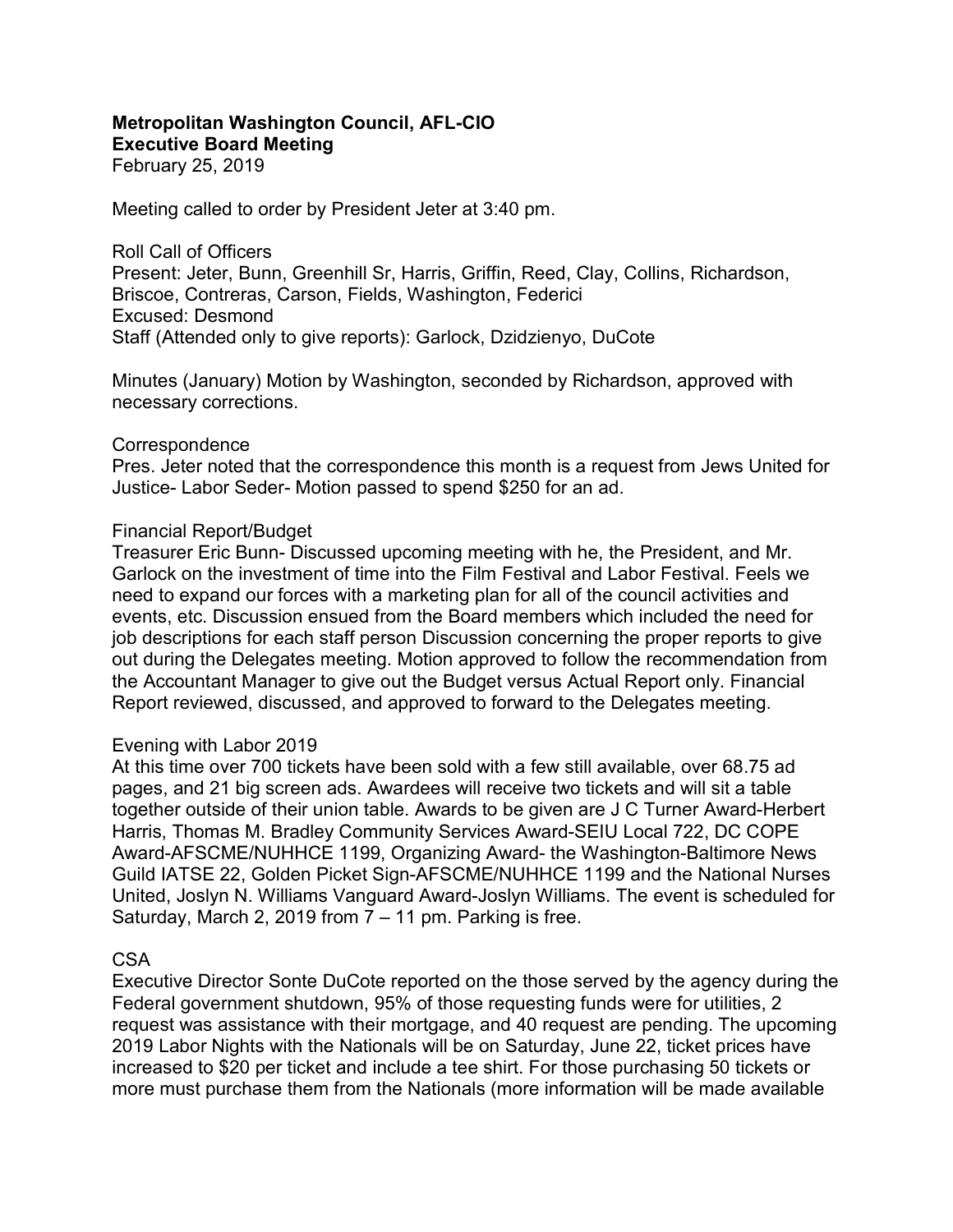ASAP). Discussion ensured on finances and fundraising plans that will be shared soon. The government shutdown affected United Way of DC, One Fund, etc., which caused them to cut down their events and affected CSA's accessibility to the agencies resources. A \$300,000 Federal Department of Labor (DOL) to get more women into the 13 trade unions.

## Union Cities

Coordinator Chris Garlock reviewed highlights of his written report, including that the bulk of his time over the last month has also been devoted to working with the Evening with Labor committee and Chair Doris Reed to ensure the success of this year's event. The event's main components include event logistics, the program guide (ad sales and book production), ticket sales (promotion and management) and producing the Year in Review slideshow. "Despite a late start and the challenges during the government shutdown, we are on track for a successful event," Garlock reported.

DC Laborfest/Labor Filmfest Bread and Roses events in February included "The General Strike: Back to the Future? on Wednesday, February 6 and Power to Heal: Medicare and the Civil Rights Revolution on Tuesday, February 19. Both were wellattended and resulted in well over 100 new Streetheat/Union City sign-ups, underlining the role of LaborFest events in mobilizing both the labor and general community and building the Streetheat database.

Work on the 2019 DC LaborFest in May will resume after the completion of Evening with Labor.

# COPE

David Dzidzienyo, Director of Political/Legislative Affairs, reported that February 26 will be the Tri-County meeting at 7 pm at the American Legion on 301 South. February 12. Also, the Metropolitan Washington Council, AFL-CIO sent a formal letter in support of the SEIU 1199 and NUCHHE 1199 to discuss he healthcare crisis in the District of Columbia. David will re-email all affiliates letters (pre-written add your union logo and president's signature) to be forwarded to Mayor Muriel Bowser. Councilwoman Silverman, will help address the new policy being created which harms Bus Drivers without given them the full policy information and is causing them to get fired. Police, firefighters, postal workers, etc., are all protected against attacks to them by the public. Bus drivers do not. ATU 689 has been meeting at the District of Columbia City Council to work on strengthening the protection for Metro Bus Drivers with the same safety protections. Mary Che and Anita Bonds have been in the discussions to galvanize Federal support to change D.C. Codes on this issue. This would be the Special Events Certification Act of 2019 hopefully finalized by spring. There are open council priorities which include the Fight for \$15 (Senate Bill 280), Right to Work (House Bill 126), Income Tax Bill (for those paying union dues), Railroad Company-Movement of Freight-Required Crew (House Bill 66)

## Board Member Reports

Jim Griffin, IBEW 1900: Domestic coal is being shipped to China and India cut off and miners are being laid off and Jim request our support on an upcoming Bill to address this and be on standby. Also, he is preparing for upcoming contract negotiations with